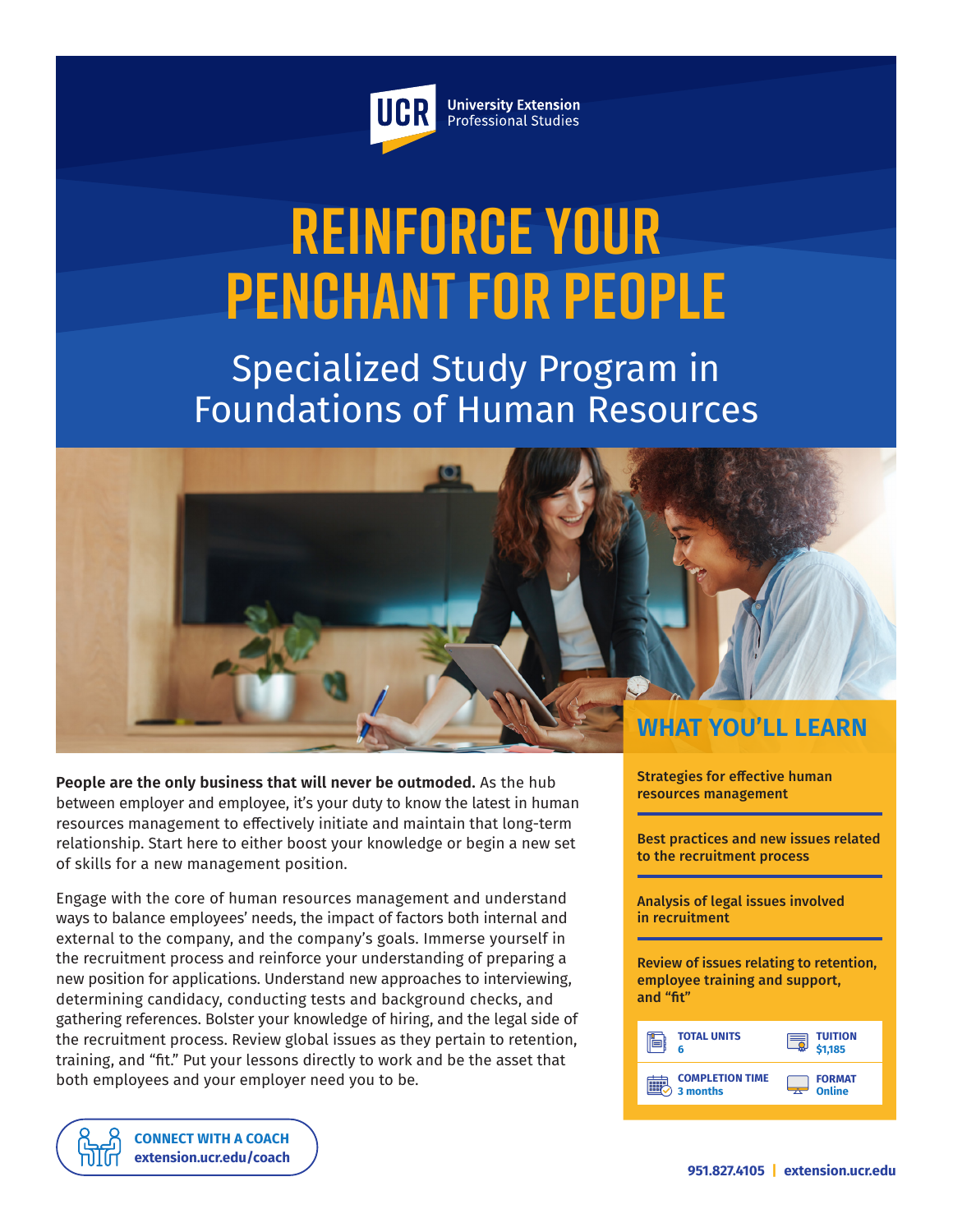**[CONNECT WITH A COACH](https://extension.ucr.edu/studentresources/studentsuccesscoaches/studentsuccesscoaches) [extension.ucr.edu/coach](http://extension.ucr.edu/coach)**

**TUITION**

**KEY BENEFITS INCLUDE:**

• Professional endorsements

• Instruction from professional leaders in the industry

• UC quality curriculum

• Schedule flexibility • Variety of courses and programs

# **Specialized Study Program in Foundations of Human Resources**

## **BENEFITS OF EARNING A CERTIFICATE**

There are several reasons why, Bachelor's degree in hand, you might be considering continuing your studies. An upgraded education section on your resume can open the door to a new career, or, if you're already working, lead to a promotion and a higher salary. While you're working, going back to school is an excellent way to stay current in rapidly changing fields, or, if you've been away from the workforce for a while, to quickly get caught up in the latest trends, concepts, and advances.

While there are as many paths to follow, as there are reasons to follow them when approaching continuing education, there is enormous value in terms of time, financial investment, and personal flexibility while gaining practical training from working professionals in your industry that extends beyond the theory of the classroom and into the real world.

### **PAY AS YOU GO**



**Pay per individual course** as you register.

AVERAGE COURSE TUITION **\$505-555** PER (3 UNIT) COURSE

*\*Learn more about [tuition assistance](https://extension.ucr.edu/helpcenterstudentresources/financialandtuitionassistance).*

#### **CAREER INFORMATION**



**TOTAL UNITS**

**BBP** 

**6**